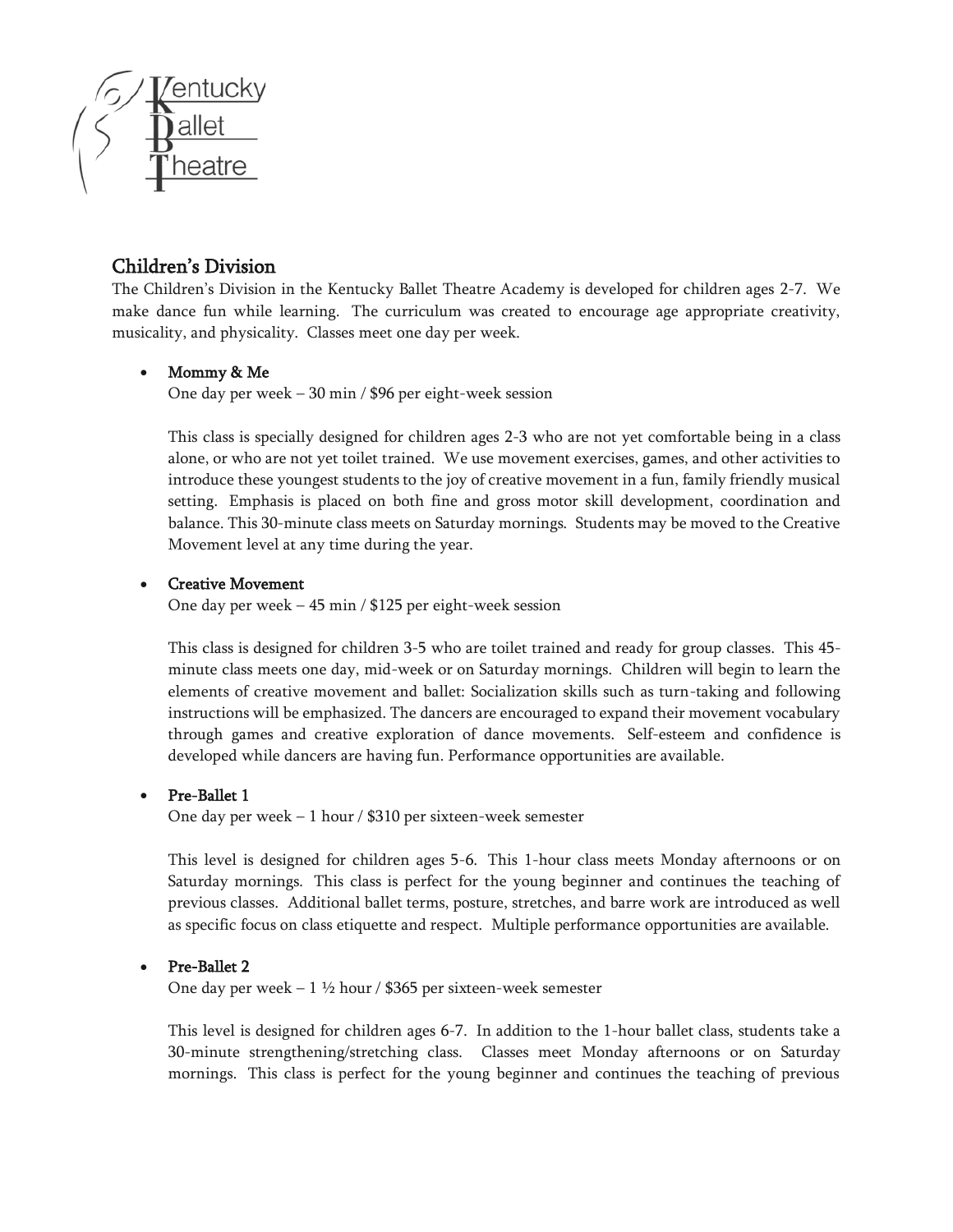

classes. Additional ballet terms, posture, stretches, and barre work are introduced as well as specific focus on class etiquette and respect. Multiple performance opportunities are available.

# Academy Division

The Kentucky Ballet Theatre Academy division is designed for students wanting to pursue Classical Ballet training. Our curriculum allows boys and girls to gain confidence in their dancing with the support of caring and nurturing faculty. Students work on strength, balance, flexibility while studying the principles of ballet. Training develops a strong foundation of physical and mental understanding necessary for Classical Ballet training. Multiple performance opportunities are available.

### Beginning Program

# Level A

Prerequisite: Completed Pre-Ballet 2, age 7+, or by placement One day per week -- 2 hours / \$415 per semester

This level is perfect for the beginner and continues the teaching of previous classes. The goal of level A is to impart the fundamentals of classical ballet. Class will focus on basic ballet technique, proper body alignment, French terminology and musicality. Our curriculum focuses on posture, placement and comportment of classical ballet. Dancers at this level are learning more about proper alignment, flexibility, and coordination. Elementary barre and center work are taught at this level. With this level, students are given the option to add intro to jazz.

# • Level B

Prerequisite: Completed Beginning A, age 8+ or by placement Two days per week -- 3 hours / \$540 per semester

This level is great for the beginner but also builds on level A. The dancer takes two ballet classes and one strengthening class weekly. Dancers at this level focus on the elements of ballet movement, posture, weight transfer, large and small poses as well as allegro. Dancers begin turns and establish the base of ballet for future dance classes. This class will focus on positions of the arms, directions of the body and increased movement vocabulary. With this level, students are given the option to add beginning jazz or tap.

# • Level C

Prerequisite: Completed Beginning B, age 9+ or by placement Two days per week -- 5 hours / \$720 per semester

Dancers learn self-confidence, coordination, balance, and form. The classes progress with quarter and demi-pointe as well as linking moves together with repetitions. The class covers many basic steps with an increased pace. Students will see an increase in difficulty in barre and centre work. Students begin to focus on repetition and retention. Pirouettes are introduced and a Petite Allegro class is added in preparation for female pointe work and for men's jumps and turns. Evaluations are done for progression into the intermediate Classical or Pre-professional track. With this level, students are given the option to add jazz and/or tap.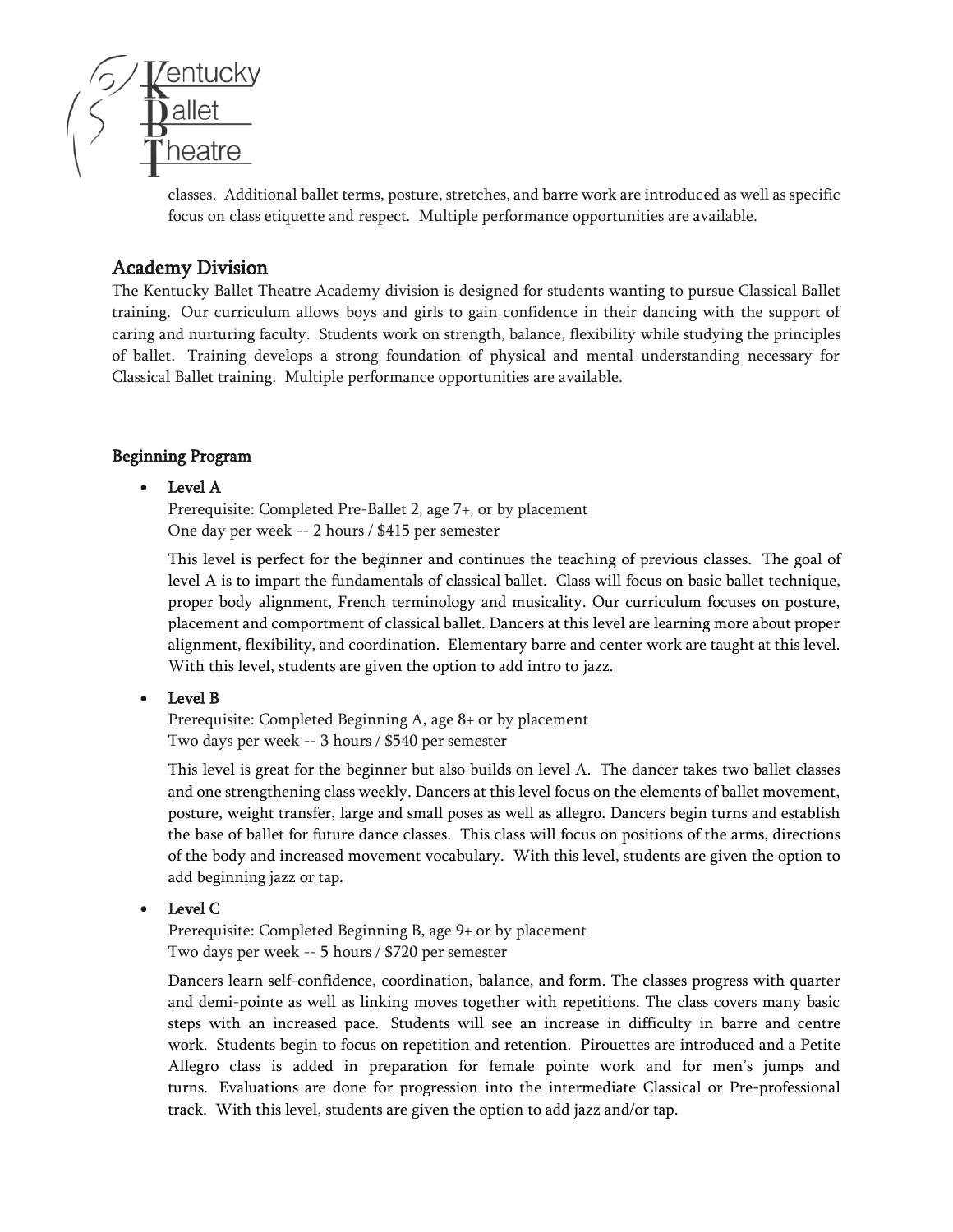#### Intermediate Program: Classical Track

#### • Level A

Prerequisite: Completed Beginning C, age 9+ or by placement Two days per week -- 6 hours / \$820 per semester

Dancers take five classes per week and can expect to spend two years in this level. Dancers gain confidence as their ability grows. Students continue to develop extension of the legs, strength of the feet as well as more advanced barre and center work. Clean and strong execution of the basic elements of dance, correct alignment for turnout and pulling up as well as strong basis for future pointe work is emphasized. Depending on individual progression and development, female students may be given the opportunity to take pre-pointe and pointe classes. Students begin taking an elective class that introduces them to character, flamenco and classical variations. In addition, students can add jazz and/or tap classes.

#### • Level B

Prerequisite: Completed Intermediate A, or by placement Three days per week --  $7\frac{1}{2}$  hours / \$900 per semester

Dancers take six classes per week and can expect to spend two years in this level. Classes focus on pointe work, pirouettes, use of the head and upper body, fluidity of port de bras as well as the intricacies of small and large jumps. In addition to Ballet and Pointe, students take strengthening and may be introduced to pas de deux and can take an elective class of modern/choreography or character/variations. With this level, students can also add jazz and/or tap. Students continue to focus on clean and strong technique as well as timing for the exercises. Students at this level can choose to take fewer classes yet still have performance opportunities.

### • Level C (pre-advance)

Prerequisite: Completed Intermediate B, or by placement Three to Four days per week – 9-10 hours / \$975 per semester

Training at this level is more rigorous and is designed to prepare students for the advance level. Classes will focus on pointe work, multiple pirouettes, fluidity of movement as well as the intricacies of small and large jumps. Students strong en pointe take a pas de deux class. This level meets three days a week with the option of four. In addition to Ballet and Pointe, Intermediate C students take an elective as well as a weekly strengthening class. Students can choose to take fewer classes yet still have performance opportunities.

### Advance Program: Classical Track

#### • Level D

Prerequisite: Completed Intermediate C, or by placement Four days per week – 9 ½-11 ½ hours / \$1250 per semester

Level D classes are designed for the student who has a strong mastery of pointe work and a desire to pursue ballet. This level pays attention to fine details, use of the upper body, breadth of movement and expression as well as an increasingly advanced repertory of steps. Increase stamina & control, speed & precision, and clean & strong technique is focused on. This level meets four days a week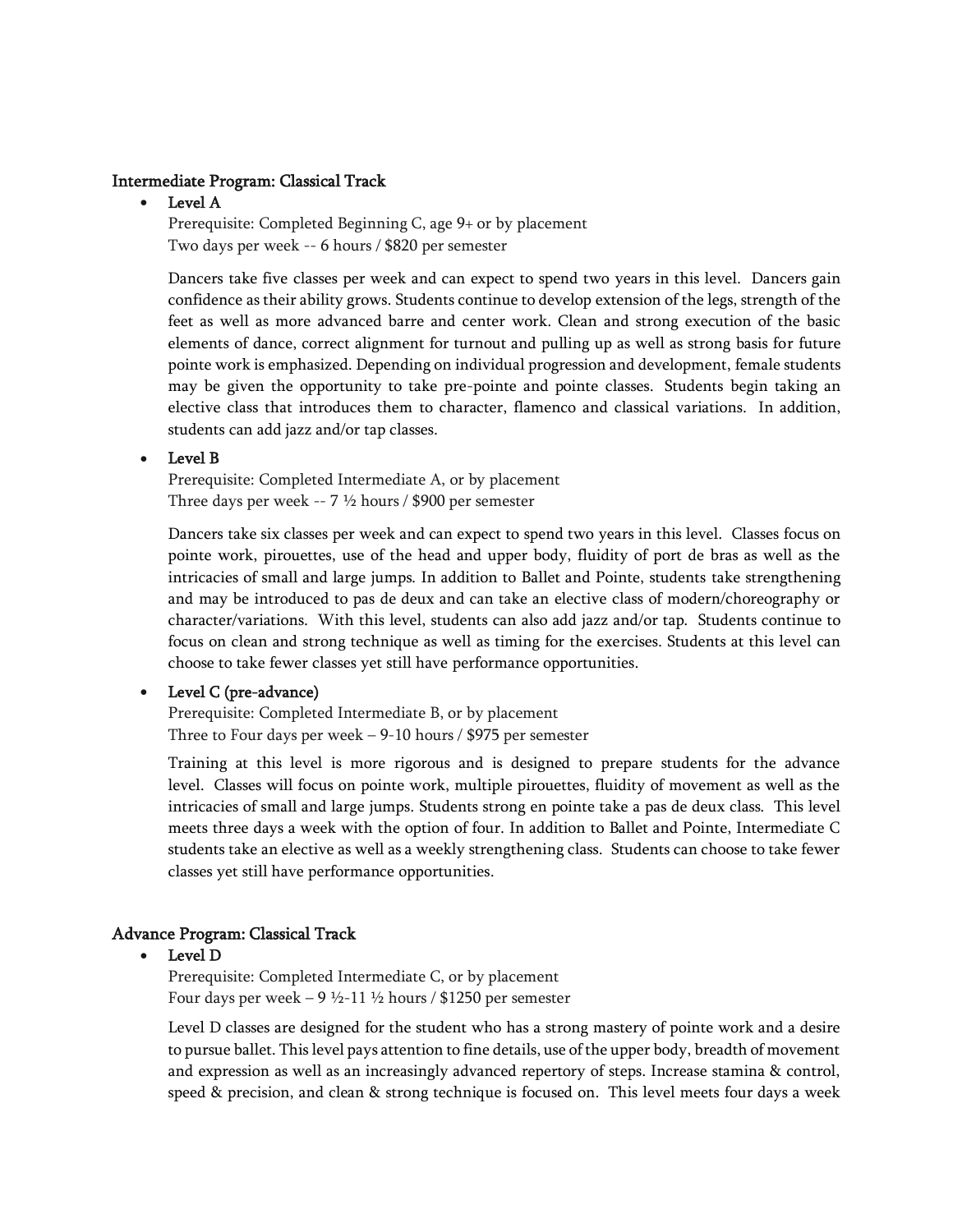

with the option of five. In addition to Ballet, Level D students take one to two electives as well as pas de deux and strengthening. Advance students may have the opportunity to dance corps de ballet roles with the KBT professional company.

# ACADEMY DIVISION: Pre-Professional Track

Students invited into the Pre-Professional Program at The Kentucky Ballet Theatre Academy aspire to a high standard of excellence and professionalism. The goal is to inspire a passion for dance and encourage students to realize their individual potential through the attention offered by our faculty of professional dancers and directors. Students' dance education in this program includes technique class, pointe work, variations, pas de deux, repertoire, and performance opportunities with the Kentucky Ballet Theatre Company, as well as an annual performance\* showcasing what they learn throughout the year. Expectations in technique and artistry are clearly communicated to students and regular assessments guide each student's progress. The Pre-Professional Program is for students with a serious interest in, and a commitment to, a career in ballet or who intend on majoring in ballet at the University level. The Pre-professional track is by invitation or approval by the academy director only. Students must be enrolled full time and are required to participate in the annual dance medicine evaluations by Wellington Dance Medicine.

\*Please note, participation in Spring EYP is required by all Pre-Professional students.

### Intermediate Program

• Level One

Prerequisite: Completed Beginning C level, age 9+, or by invitation Three days a week  $-7\frac{1}{2}$  hours / \$900 per semester

Level One students are expected to attend ballet class a total of three times a week. The ladies will be placed in a pointe class and the young men will take a petite allegro class. Level One students will also learn and perform classical ballet repertoire and may be invited to prepare a variation for Youth American Grand Prix. Level One students will also be placed in one strengthening and one ballet elective class and are welcome to register for one additional elective class per year. Students will receive a 50% discount on their first elective class and a 75% discount on any additional classes. Dancers gain confidence as their ability grows. Students continue to develop extension of the legs, strength of the feet as well as more advanced barre and center work and port de bras throughout. Clean and strong execution of the basic elements of dance, correct alignment for turnout and pulling up as well as strong basis for future pointe work is emphasized.

### • Level Two

Prerequisite: Complete Level One or by Invitation Four days a week – 9  $\frac{1}{2}$  hours/ \$1,090 per semester